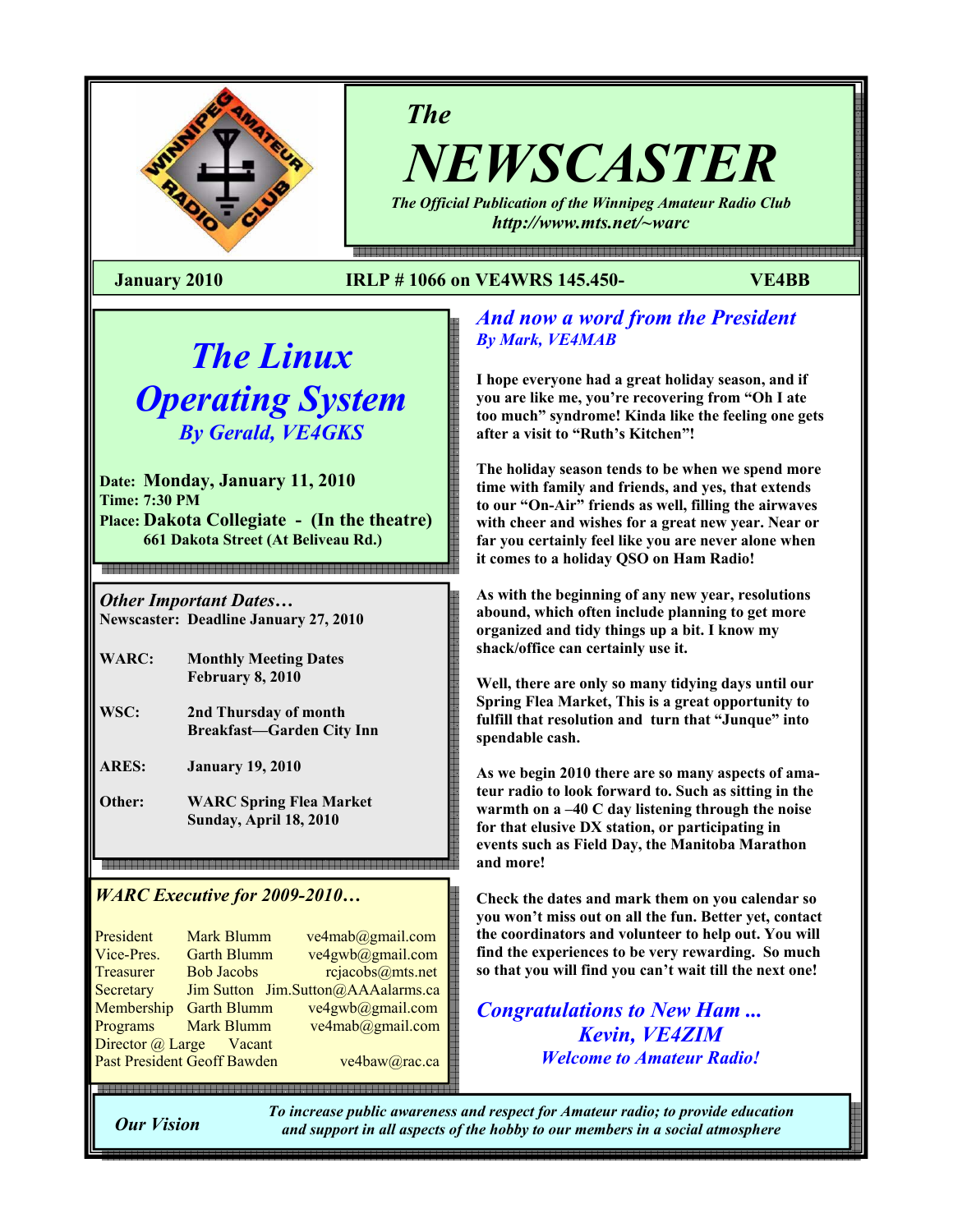## *WARC Meeting Minutes, Dec 14, 2009 Taken by Jim, VE4SIG*

**The December minutes are unavailable at publication time and will be included in the next issue of The Newscaster.** 

### *WPGARES By Jeff, VE4MBQ Emergency Coordinator*

2

**Seven WPGARES members along with South-Central and Pinawa ARES members participated in a multiunit operation SUN 29 NOV in support of a Manitoba Ski Patrol Search & Rescue exercise at Falcon Lake. Gord Snarr VE4GLS reported on that exercise in last month's newsletter. Richard VE4ESX and Garth VE4GWB will be doing a presentation on that exercise for our FEB General Meeting.** 

**For the first time in many years we did not activate VE4WWO in the Prairie & Arctic Storm Prediction Centre for the NOAA SKYWARN Recognition Day – antennas are down and feedline is secured for roof repairs at Union Station.** 

**Daren Mini, Emergency Management Officer, Manitoba Association of Native Firefighters gave us a very dynamic presentation about MANFF at our DEC General Meeting.** 

> DA DA DA **Amateur Radio Service Centre Industry Canada**

P.O. Box 9654, Postal Station T Ottawa, Ontario, K1G6K9 Telephone: (613) 780-3333 Toll free: (888) 780-3333 Fax: (613) 998-5919 E-mail: spectrum.amateur@ic.gc.ca http://strategis.ic.gc.ca/epic/internet/insmt-gst.nsf/en /h\_sf01709e.html

> **IRLP Node 1066** 145.450 MHz-600 KHz (VE4WRS)

Comments or if you just want to reach us : Winnipeg Amateur Radio Club **C/O VE4WSC** 598 St.. Mary's Road Winnipeg, MB R2M 3L5

うくのおくのおくりつお

2

**Our next General Meeting is TUE 19 JAN 1900h at Sir Wm Stephenson Library** 

**765 Keewatin Street. Glen Napady VE4GWN will be giving us a presentation on monitoring Trunked Radio.** 

**Approximately twenty of us will be enjoying the winter weather SUN 31 JAN providing Amateur Radio Communications for the Voyageur Sled Dog Classic downtown at The Forks. Please contact me directly if you wish to volunteer.** 

**The Manitoba Marathon will be SUN 20 JUNE. An electronic sign-up sheet should be posted in the near future on the Winnipeg ARES web-site www.winnipegares.ca as well as the WARC web-site.** 

### *Manitoba Marathon By Jeff, VE4MBQ*

**Manitoba Marathon organizers had a very nice "thank-you" advertisement in the 11 DEC 2009 edition of the Winnipeg Free Press. Amateur Radio organizations identified included:** 

> **ARES MRS Pathfinders ARC WARC WSCRC UMARS.**

**The 2010 Manitoba Marathon will be SUN 20 JUNE. An electronic sign-up form is now posted on the Winnipeg ARES web-site www.winnipegares.ca as well as the WARC web-site www.mts.net/~warc It is greatly appreciated if the completed volunteer form is returned to me via e-mail (saves lots of re-typing). The sooner registrations are submitted the sooner we can start working on the roster. We need a completed registration form from each Amateur Radio volunteer regardless of what Amateur organization they belong to.** 

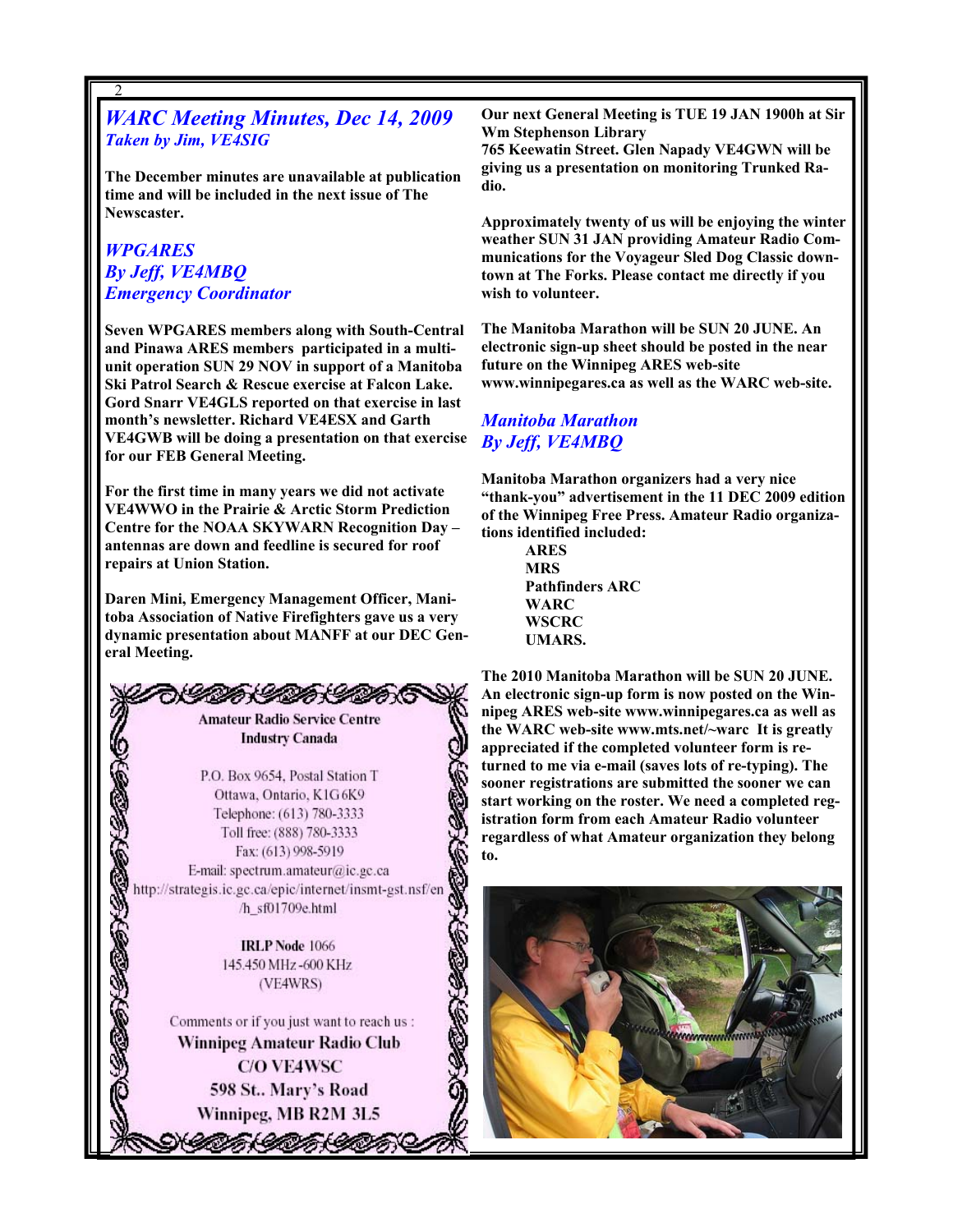3 **We need help with desktop publishing – anyone in the Amateur community that is knowledgeable about desktop publishing and who would like to help out with the Amateur Radio manual for the Marathon is asked to contact me directly as soon as possible.** 

**The biggest change for 2010 is the idea that the Help Desk will be situated at the new Manitoba Marathon offices in Lindenwoods (as opposed to in the press Box of Pan Am Stadium). I performed a preliminary survey at the Marathon offices 30 DEC to identify the best place to situate antennas for "Marathon" frequencies – thanks to Rosi VE4YYL and Glen VE4GWN for moving around the 2m band with me. The Marathon Radio Group will be meeting some time in JAN. A "Help Desk" meeting is apparently going to be scheduled by Marathon organizers early in 2010.** 



**We will have to run a Help Desk exercise well in advance of the Marathon to see what refinements will be required.** 

# *Manitoba Marathon Volunteer form is available at*

**http://www.mts.net/~warc/VE4-Volunteer-2010.doc** 

**Download it, fill it out, and submit it as an attachment to Jeff, VE4MBQ at: ve4mbq@mts.net** 

# *January's WARC Presentation The Linux operating system By, VE4GKS*

**Gerald, VE4GKS, will give us an introduction to the Linux operating system. If you are interested in obtaining a copy to try at home, let us know your hardware, laptop, desktop, netbook, and he will bring along the appropriate number of discs ve4bb@rac.ca** 

3

| <b>RAC/ARES</b><br>NATIONAL EMCOMM FREQUENCIES |                                    |                           |  |
|------------------------------------------------|------------------------------------|---------------------------|--|
| SSB                                            | Frequency                          | <b>Tactical</b>           |  |
| 75M - LSB                                      | 3.675 MHz                          | Alfa                      |  |
| 40 M - LSB                                     | 7.135 MHz                          | Bravo                     |  |
| 20 M - USB                                     | 14.135 MHz                         | Charlie                   |  |
| 17 M - USB                                     | 18.135 MHz                         | Delta                     |  |
| 15 M - USB                                     | 21.235 MHz                         | Echo                      |  |
| <b>10 M - USB</b>                              | 28.235 MHz                         | Foxtrot                   |  |
| CW                                             | Frequency                          | <b>Tactical</b>           |  |
| 80 M                                           | 3.535 MHz                          | Golf                      |  |
| 40 M                                           | 7.035 MHz                          | Hotel                     |  |
| 20 M                                           | 14.035 MHz                         | India                     |  |
| 17 M                                           | 18.075 MHz                         | Juliette                  |  |
| 15 M                                           | 21.035 MHz                         | Kilo                      |  |
| 10 M                                           | 28.035 MHz                         | Lima                      |  |
| <b>Digital</b>                                 | Frequency                          | <b>Tactical</b>           |  |
| <b>80M</b>                                     | 3.596 MHz                          | Mike                      |  |
| 40 M                                           | 7.096 MHz                          | November                  |  |
| 40 M                                           | 7.096 MHz                          | November                  |  |
| 20 M                                           | 14.096 MHz                         | Oscar                     |  |
| 17 M                                           | 18.096 MHz                         | Papa                      |  |
| 15 M                                           | 21.096 MHz                         | Quebec                    |  |
| 10 <sub>M</sub>                                | 28.096 MHz                         | Romeo                     |  |
| $-11-$                                         | $\sim$ $\sim$ $\sim$ $\sim$ $\sim$ | Contractor and Contractor |  |

http://www.rac.ca/fieldorg/racaresfreqs.htm

# *WARC Spring Flea Market Sunday, April 18, 2010*

**The much anticipated Winnipeg Amateur Radio Club Inc. Spring Flea Market will be Sunday April 18, at Heritage Victoria Community Club.** 

**I recommend that you mark the brand new calendars on your fridge, in your hamshack, at work, and on your BlackBerry for April 18, at 10:30 am.** 

**Set your alarm clock for 7 am, on April 18. Don't stop at the Golden Arches, or at Timmies on the way to the Flea Market. Ruth's Kitchen will be open at 9:30, with her world famous coffee, bunwiches and home made muffins, for your dining pleasure.** 

**Come early for exciting eyeball QSO's, and stay for all the wonderful goodies on the Flea Market tables.** 

> **Contact Ruth VE4XYL: ve4xyl@mts.net or 837-6915 to reserve your table.**

**Contact Dick VE4HK: ve4hk@rac.ca 256-3143, on VE4WPG, or in person with any questions.**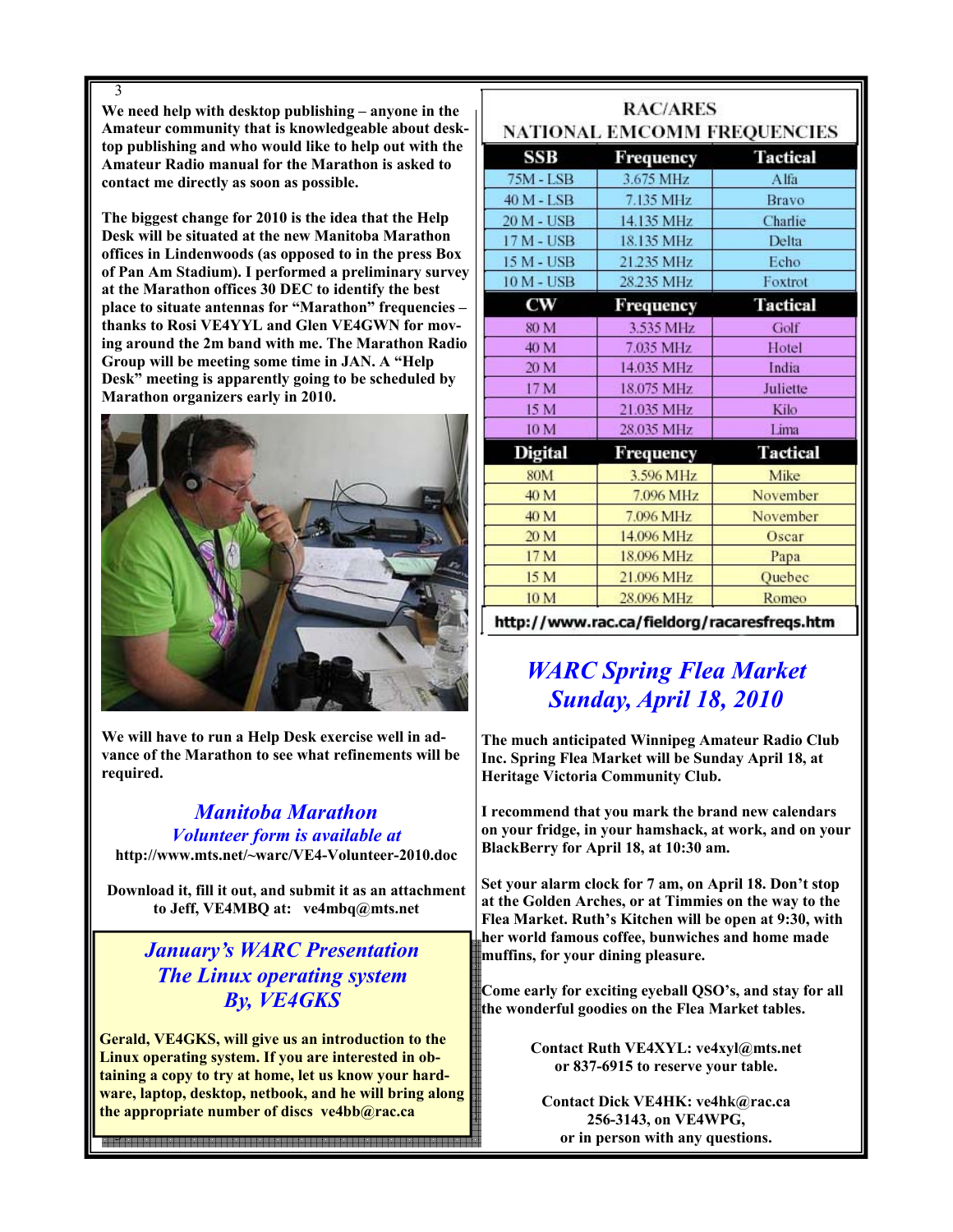# *Contest Calendar*

4

*Extracted From http://www.hornucopia.com/contestcal/*

| <b>AGB New Year Snowball Contest</b>    | 0000Z-0100Z, Jan 1                 |
|-----------------------------------------|------------------------------------|
| <b>SARTG New Year RTTY Contest</b>      | 0800Z-1100Z, Jan 1                 |
| <b>AGCW Happy New Year Contest</b>      | 0900Z-1200Z, Jan 1                 |
| <b>AGCW VHF/UHF Contest</b>             | 1400Z-1659Z, Jan 1                 |
|                                         | (144) and 1700Z-1759Z, Jan 1 (432) |
| <b>Original QRP Contest</b>             | 1500Z, Jan 2 to 1500Z, Jan 3       |
| <b>ARRL RTTY Roundup</b>                | 1800Z, Jan 2 to 2400Z, Jan 3       |
| <b>EUCW 160m Contest</b>                | 2000Z-2300Z, Jan 2                 |
|                                         | and 0400Z-0700Z, Jan 3             |
| <b>Kid's Day Contest</b>                | 1800Z-2400Z, Jan 3                 |
| RSGB 80m Club Championship, CW          | 2000Z-2130Z, Jan 4                 |
| <b>ARS Spartan Sprint</b>               | 0200Z-0400Z, Jan 5                 |
| <b>NCCC Sprint Ladder</b>               | 0230Z-0300Z, Jan 8                 |
| <b>PODXS 070 Club PSKFest</b>           | 0000Z-2400Z, Jan 9                 |
| <b>Hunting Lions in the Air Contest</b> | 0000Z, Jan 9                       |
|                                         | to 2400Z, Jan 10                   |
| <b>Mongolian RTTY DX Contest</b>        | 0000Z-2400Z, Jan 9                 |
| <b>MI QRP January CW Contest</b>        | 1200Z, Jan 9                       |
|                                         | to 2359Z, Jan 10                   |
| <b>WW PMC Contest</b>                   | 1200Z, Jan 9                       |
|                                         | to 1200Z, Jan 10                   |
| <b>Midwinter Contest, CW</b>            | 1400Z-2000Z, Jan 9                 |
| <b>North American QSO Party, CW</b>     | 1800Z, Jan 9                       |
|                                         | to 0600Z, Jan 10                   |
| <b>SKCC Weekend Sprint</b>              | 0000Z-2400Z, Jan 10                |
| <b>NRAU-Baltic Contest, CW</b>          | 0630Z-0830Z, Jan 10                |
| <b>Midwinter Contest, Phone</b>         | 0800Z-1400Z, Jan 10                |
| <b>NRAU-Baltic Contest, SSB</b>         |                                    |
|                                         | 0900Z-1100Z, Jan 10                |
| <b>DARC 10-Meter Contest</b>            | 0900Z-1059Z, Jan 10                |
| RSGB 80m Club Championship, SSB         | 2000Z-2130Z, Jan 13                |
| <b>NCCC Sprint Ladder</b>               | 0230Z-0300Z, Jan 15                |
| <b>LZ Open Contest</b>                  | 0000Z-0600Z, Jan 16                |
| <b>Hungarian DX Contest</b>             | 1200Z, Jan 16 to 1159Z, Jan 17     |
| <b>North American QSO Party, SSB</b>    | 1800Z, Jan 16                      |
|                                         | to 0600Z, Jan 17                   |
| <b>Feld Hell Sprint</b>                 | 1600Z-1800Z, Jan 17                |
| <b>Run for the Bacon QRP Contest</b>    | 0200Z-0400Z, Jan 18                |
| <b>NAQCC Straight Key/Bug Sprint</b>    | 0130Z-0330Z, Jan 21                |
| RSGB 80m Club Championship, Data        | 2000Z-2130Z, Jan 21                |
| <b>NCCC Sprint Ladder</b>               | 0230Z-0300Z, Jan 22                |
| <b>YL-ISSB QSO Party, SSB</b>           | 0000Z, Jan 23                      |
|                                         | to 2359Z, Jan 24                   |
| MIE 33 Contest                          | 1100Z-1500Z, Jan 23                |
|                                         | and 2300Z, Jan 23 to 0300Z, Jan 24 |
| <b>BARTG RTTY Sprint</b>                | 1200Z, Jan 23 to 1200Z, Jan 24     |
| <b>ARRL January VHF Sweepstakes</b>     | 1900Z, Jan 23                      |
|                                         | to 0400Z, Jan 25                   |
| <b>SKCC Sprint</b>                      | 0000Z-0200Z, Jan 27                |
| <b>NCCC Sprint Ladder</b>               | 0230Z-0300Z, Jan 29                |
| <b>CQ 160-Meter Contest, CW</b>         | 2200Z, Jan 29                      |
|                                         | to 2159Z, Jan 31                   |
| <b>REF Contest, CW</b>                  | 0600Z, Jan 30 to 1800Z, Jan 31     |
| <b>UBA DX Contest, SSB</b>              | 1300Z, Jan 30 to 1300Z, Jan 31     |
| <b>SPAR Winter Field Day</b>            | 1700Z, Jan 30 to 1700Z, Jan 31     |
| <b>Classic Exchange, CW</b>             | 1400Z, Jan 31 to 0800Z, Feb 1      |

*Good Luck In The Contest!* 



### *WARC Christmas Party By David, VE4DAR*

**Despite cold weather, 35 members and guests attended WARC's December meeting and Christmas Party.** 



**Adorned in celebratory dress and Santa hats, revelers contained themselves during the brief business meeting. Occasional outbursts, such as "Wow! That's big" and "Let's go next year, " were heard from the darkened room during David's showing of his Dayton Hamvention slides.** 



**David, VE4DAR, presenting a slide show from his visit to Dayton's "Hamvention"**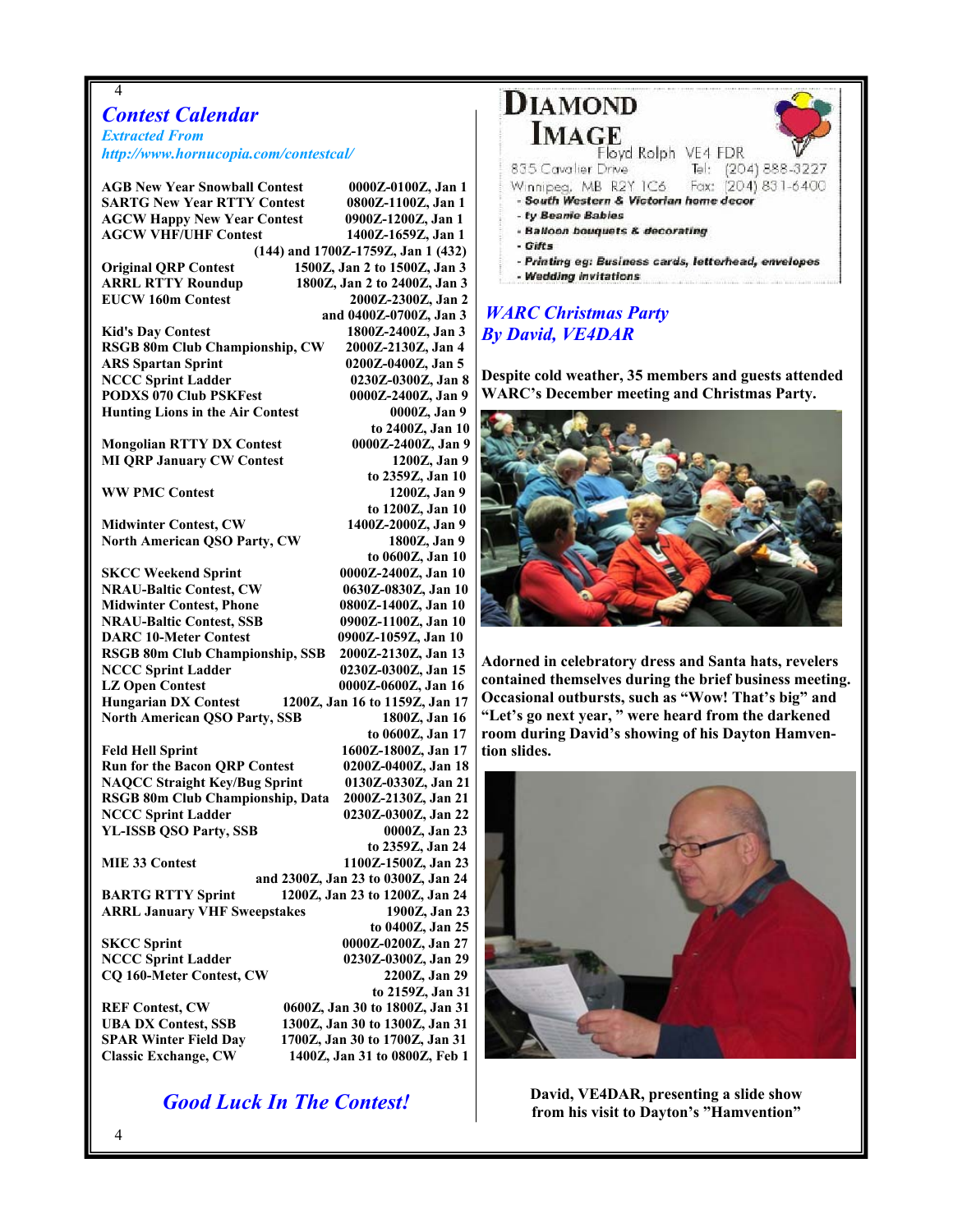**Those unable to attend missed a delightful spread of munchies including homemade eggrolls prepared by Jasmine, Ruth and Sue. Yum Yum! Good fellowship was evident.** 



**WARC President, Mark, VE4MAB, presenting David, VE4DAR, with a "Thank-You" Plaque.** 

**Best wishes to all for a peaceful, healthy and happy Christmas and New Year.** 

*Special Thanks to Derek, VE4HAY, for bringing flowers for the YLs and XYLs* 

### *Oh My! What To Do By David, VE4DAR*

5

**You say your XYL is threatening to toss you and all your** *junque* **into the snow; or you need to downsize so you can move into a condo; or no one wants to climb your tower to replace the feed line; or clinging to the chimney while installing an antenna hurts your back; or the joy has gone out of flipping through olde 73's, QST's or CQ's; or components in today's kits are too small to see (not like the good old Heath Kits)? Oh My! What to do? It's time to … REDUCE INVEN-TORY.** 

**Let's begin with textbooks, operating and service manuals, and journals. If you want to sell them, you can try MRS's Swap and Shop. Contact Dick VE4HK to list. Another opportunity is at WARC's Flea Market on April 18, 2010. Contact Ruth VE4XYL for a table. Then there's eBay. Also, donations are appreciated by the Manitoba Amateur Radio Museum at Austin. Contact Dave VE4XN to see if you have what he wants. Finally, there are ever-hungry students searching for knowledge and freebees.** 

**Then there's operating and test equipment, tools, towers, antennae and components. In the selling mode,** 

**your appetizer can be a private or garage sale. For an entre try Swap and Shop a la MRS; or WARC Flea Market smorgasbord, or List on eBay. For desert there's Austin sprinkled with give-aways.** 

**I purposely omitted the Winnipeg Senior Citizen Radio Club above since they filled a dumpster with their own purges a few years ago. Recently they out-chucked again when they had to vacate some storage areas. However, if you still think you have an item they may treasure, contact the Duty Officer before you take it there.** 

**As I shift from RSP to RIF, and give up the notion of running 100 in 9.9 secs., I too have begun to purge. It's not without a sense of loss and a bit of mourning for grander days. Nevertheless, it's must be done. So let's suck it up, and get on with it! Happy Purging and welcome to 2010!** 

### *News From The Net*

*RAC Bulletin 2009 39E Croft Taylor VE3CT Appointed to Canadian Amateur Hall of Fame 2009-11-26* 

**The Board of Trustees of the Canadian Amateur Radio Hall of Fame has appointed Croft Taylor VE3CT of Kanata, Ontario, to the Hall of Fame for 2009. Croft will receive his award at a presentation to be held in Ottawa later in the spring at which time a summary of his contributions will be published.** 

**Details will also be included in the RAC CARHOF website. Appointments to the Hall of Fame are made to recognize a radio amateur for outstanding achievement for sustained service to amateur radio in Canada or amateur radio at large.** 

**Vernon Erle Ikeda - VE2MBS/VE2QQ Dollard des Ormeaux, Quebec RAC E-News/Web News Bulletin Editor racnews@rac.ca** 

# What have you done to "promote amateur radio this week"

That line we credit to an old News stalwart, Peter Parker with using in his old VK1 and VK3 casts many years ago and it still stands true -WIA

Amateur Radio N A Community Resource